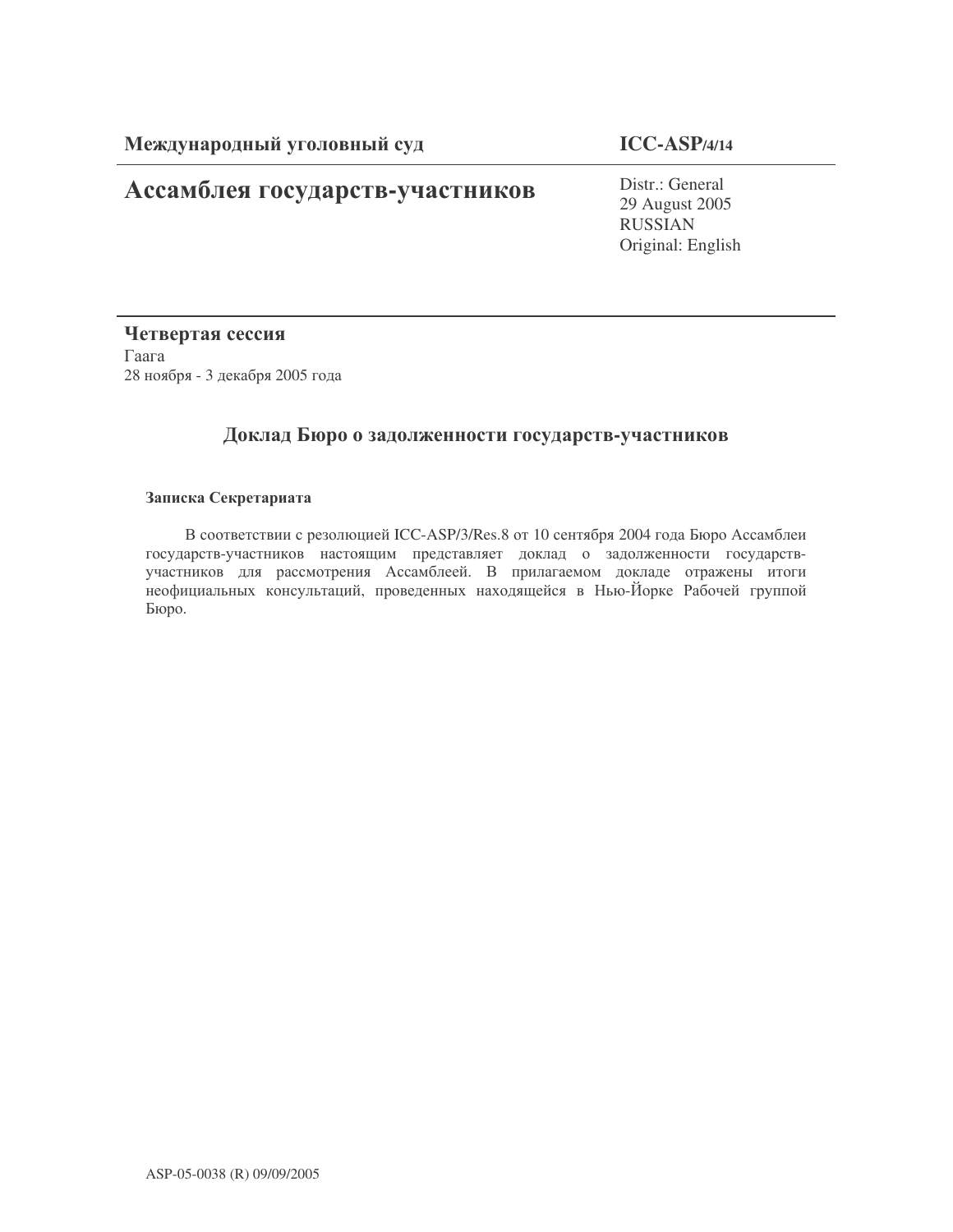## Доклад Бюро о задолженности государств-участников

В декабре 2004 года Бюро Ассамблеи государств-участников Римского статута  $1.$ Международного уголовного суда («Суд») постановило учредить две постоянных рабочих группы, одну в Гааге и другую в Нью-Йорке, в соответствии с резолюцией ICC-ASP/3/Res.8, принятой Ассамблеей на ее третьей сессии. В феврале 2005 года координатор Рабочей группы в Нью-Йорке Его Превосходительство посол Аллиеу Ибрагим Кану (Сьерра-Леоне) назначил трех уполномоченных по вопросам, относимым к сфере компетенции Рабочей группы. В настоящем докладе отражены итоги консультаций, проведенных уполномоченным по вопросу «Задолженность государств-участников».

#### I. Консультации

 $2.$ За период с марта по июль 2005 года уполномоченный провел многочисленные неофициальные консультации с экспертами из Секретариата Суда, Секретариата Ассамблеи государств-участников и Бюджетно-финансового комитета по вопросам финансов и взносов. Он вступал также в контакт с конкретными государствами-участниками Римского статута и встречался с представителями Коалиции в поддержку МУС. Кроме того, он имел возможность побеседовать с секретарем Комитета по взносам Организации Объединенных Наций и обсудить опыт Организации Объединенных Наций в отношении задолженности.

 $\overline{3}$ . Уполномоченный провел два совещания с заинтересованными государствамиучастниками в Нью-Йорке - 18 апреля 2005 года и 7 июля 2005 года. Обновленный проект доклада был затем направлен в постоянные представительства всех государств-участников в Нью-Йорке с просьбой представить замечания к 29 июля 2005 года.

#### II. Заключения

### Положение со взносами по состоянию на июнь 2005 года

 $4.$ Начисленные взносы и авансы в Фонд оборотных средств рассчитываются на основе бюджета, утвержденного Ассамблеей государств-участников, и размера Фонда оборотных средств, определенного ею. Впоследствии Секретарь Суда информирует государстваучастники о причитающихся с них суммах в уплату установленных годовых взносов и авансов в Фонд оборотных средств<sup>1</sup>. С первого января следующего календарного года неуплаченный по этим взносам и авансам остаток считается просроченным на один год<sup>2</sup>.

Ко времени составления настоящего доклада, в конце июня 2005 года, Суд завершил 5. два финансовых периода (2002/03 годы и 2004 год) и на половину завершил свой третий финансовый период (2005 год). Невыплаченные начисленные взносы за финансовый период 2002/03 годов составили 1,150 млн. евро (3,7 процента), а за финансовый период 2004года -

 $1$  Официальные отчеты Ассамблеи государств-участников Римского статута Международного уголовного суда, первая сессия, Нью-Йорк, 3-10 сентября 2002 года (издание Организации .<br>Объединенных Наций, в продаже под №. R.03.V.2 и исправление), ICC-ASP/1/3, часть. II,D, Финансовые положения и правила, положение 5.5.

<sup>&</sup>lt;sup>2</sup> Там же, положение 5.6.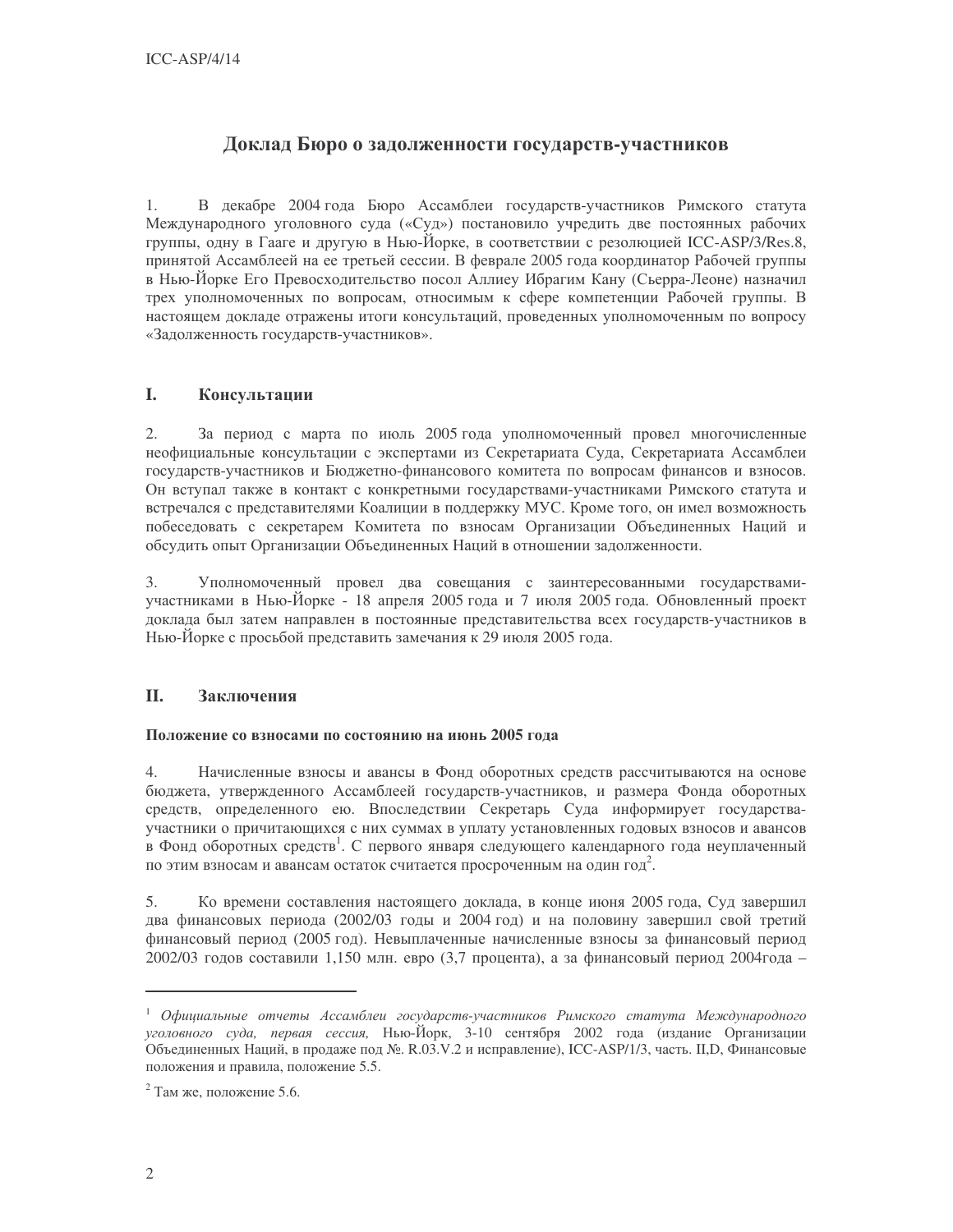4,450 млн. евро (8,4 процента)<sup>3</sup>. Одиннадцать государств-участников не внесли пока что никаких взносов, и на всего лишь четыре из этих государств-участников приходится 89 процентов невыплаченных взносов за финансовые периоды 2002/03 годов и 2004 года. Что касается финансового периода 2005 года, то важно отметить, что задержки в выплате взносов увеличились по сравнению с предыдущими финансовыми периодами. На конец июня 2005 года было получено лишь 69 процентов взносов, тогда как на тот же период 2004 года было получено порядка 65 процентов взносов. То, что выглядит как улучшение, на практике является ухудшением, поскольку в 2004 году Суд изначально выставил счета лишь на 75 процентов начисленных взносов. В своем представленном в апреле 2005 года докладе Бюджетно-финансовый комитет выразил свою озабоченность в связи с этим<sup>4</sup>.

6. Невыплата и задержки в выплате взносов вызывают озабоченность Бюро Ассамблеи государств-участников почти со времени создания Суда. Несколько раз Председатель Бюро лично обращался к ряду министров иностранных дел и глав государств с призывом полностью и своевременно произвести выплату взносов их государств. Когда уполномоченный интересовался причинами невыплаты или задержек в выплате взносов, то государстваучастники вновь и вновь давали одно из следующих пояснений:

- Задержка является результатом неожиданного роста бюджета Суда, что вынудило обратиться с запросом о выделении дополнительных средств к соответствующим государственным органам для полного покрытия всей суммы подлежащих выплате взносов.
- Невыплата является следствием ограниченных налогово-бюджетных ресурсов, в результате чего правительство не в состоянии выполнить свои обязательства в отношении всей суммы взносов, которую оно должно выплатить международным организациям.
- Кроме того, ряд участников консультаций высказали мнение о необходимости улучшения положения с уведомлением государств-участников о невыплате ими или задержках в выплате ими взносов.

Три из одиннадцати государств-участников, которые еще не выплатили взносов ни за какой финансовый период Суда, имеют также задолженность по своим начисленным взносам перед Организацией Объединенных Наций и подали в 2004 году просьбы о применении к ним изъятия из-под действия положения об утрате права голоса в соответствии со статьей 19 Устава Организации Объединенных Наций. Кроме того, четыре из одиннадцати не приняли участие в третьей сессии Ассамблеи государств-участников. Стоит отметить, что немногие из представителей постоянных представительств в Нью-Йорке, с кем устанавливалась связь по данному вопросу, были осведомлены о том, что их государство имеет задолженность по взносам перед Судом. Кроме того, стоит отметить, что ни одно из государств-участников, с которыми вступал в контакт уполномоченный, не ссылалась на какие-либо факторы помимо финансовых или технических причин в отношении невыплаты или задержек в выплате взносов, например, такие, как отсутствие политической поддержки Суда.

#### Последствия невыплаты или задержек в выплате взносов

 $7.$ По данным Секретариата Суда существующие на настоящее время невыплаты или задержки в выплате взносов на данном этапе не являются сдерживающими финансовыми факторами для Суда (влекущими за собой кризис с движением наличности). В основном это объясняется расходованием Судом средств не в полном объеме. За финансовый период

<sup>&</sup>lt;sup>3</sup> Только начисленные взносы; авансы в Фонд оборотных средств не включены.

 $4\,$ Доклад Бюджетно-финансового комитета о работе его четвертой сессии, пункт 8 (ICC-ASP/4/2).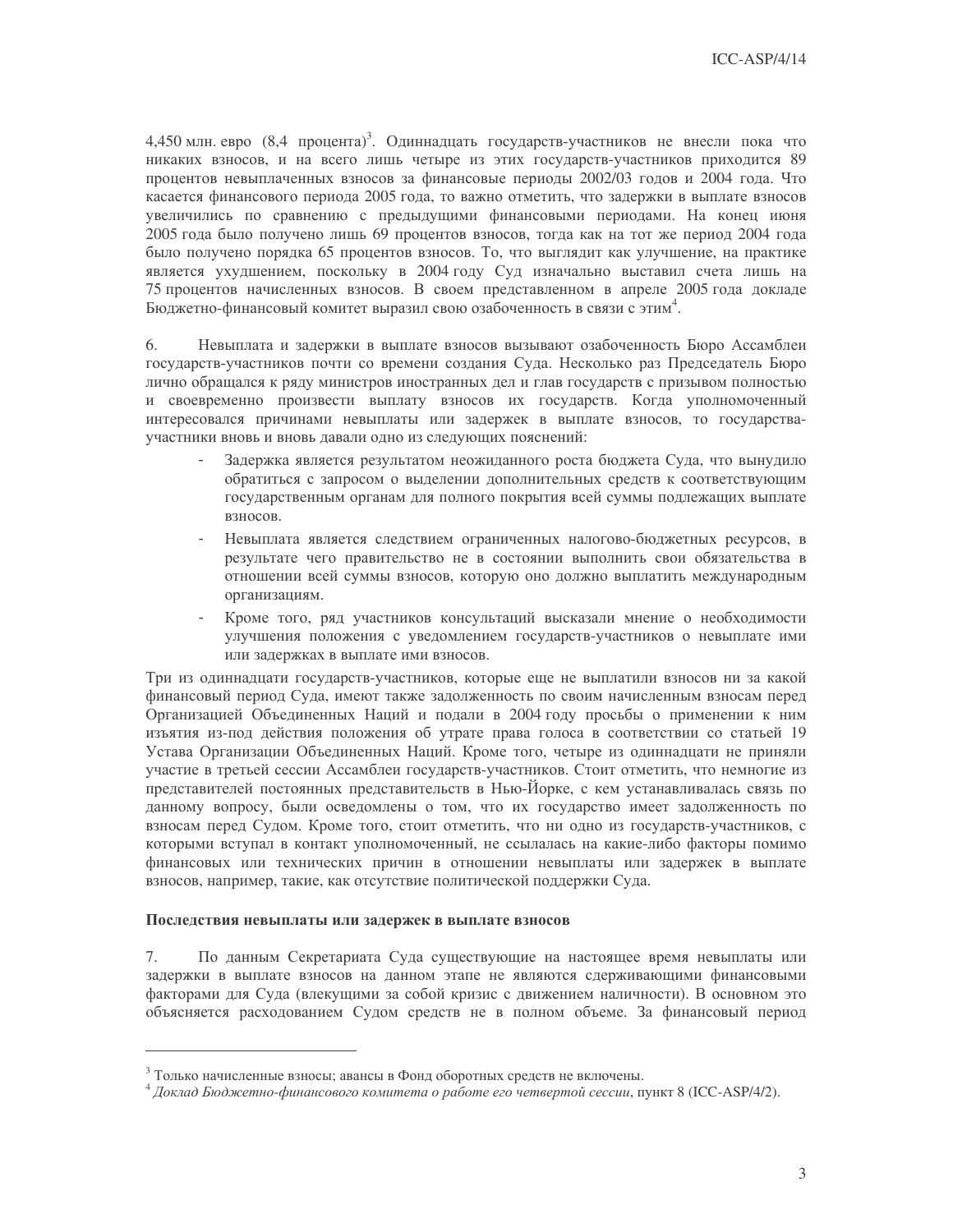2004 года общий коэффициент расходования финансовых средств составил 81,4 процента, результатом чего стал свободный от обязательств остаток в сумме 9,876 млн. евро. Однако расходование средств не в полном объеме характерно для любых предпринимаемых в начале функционирования организации операций и, как ожидается, в предстоящие годы его размеры сократятся. Однако возможности так называемого перераспределения сумм между разделами ассигнований Сула, что является обшей практикой в Организации Объелиненных Наций, являются очень ограниченными<sup>5</sup>. Таким образом, невыплаты или задержка в выплате взносов вероятно будет создавать финансовые трудности для Суда в будущем, и вопрос с этим Суду и государствам-участникам необходимо решать на ранней стадии. И наконец, опыт других международных организаций показывает, что с накоплением задолженности государств уменьшаются их возможности и желание в отношении производства их полной выплаты. В лолгосрочном плане это могло бы иметь серьезные последствия для Суда.

8. В положении 4.7 Финансовых положений и правил Суда с внесенной в него поправкой в соответствии с резолюцией ICC-ASP/3/Res.4 говорится, что любой бюджетный избыток наличности, имеющийся по состоянию на конец любого финансового периода, распределяется между государствами-участниками пропорционально шкале взносов и возвращается тем государствам-участникам, взносы которых за этот финансовый период были полностью уплачены. Разумеется, государства-участники, не выплатившие свои взносы, не будут участвовать в распределении какого-либо избытка наличности. Однако из-за невыплаты фактический избыток меньше, чем подсчитанная разница между предусмотренными по бюджету и фактически произведенными расходами (сумма, первоначально предусмотренная по бюджету, минус сумма, фактически израсходованная к концу финансового периода)<sup>6</sup>. Поэтому в случае избытка наличности выплатившие свои взносы государства-участники получают меньше положенного им<sup>7</sup>.

9. В соответствии с пунктом 8 статьи 112 Римского статута государство-участник, имеющее задолженность по выплате взносов, может потерять свое право голоса<sup>8</sup>. Это правило станет применимым в этом году впервые, поскольку предстоящая четвертая сессия Ассамблеи государств-участников будет первой, которая состоится после завершения двух полных лет (2003 и 2004 годы). По состоянию на конец июня 2005 года 11 государств-участников пока что не выплатили взносов ни за какой финансовый период, что означает, что до десяти процентов членов можно было бы исключить из голосования, в том числе при проведении выборов, на четвертой сессии Ассамблеи государств-участников. Количество государств, не имеющих права голоса, может возрасти еще больше на время проведения выборов судей в

<sup>5</sup> Официальные отчеты Ассамблеи государств-участников Римского статута Международного уголовного суда, первая сессия, ICC-ASP/1/3, часть II, D, Финансовые положения и правила, положение 4.8.

 $6$  Там же, положение 4.6.

 $^7$  Пример: за финансовый период 2004 года свободный от обязательств остаток составил 9 876 000 евро. Государство-участник, взнос которого за этот финансовый период был выплачен полностью и составляет, в соответствии со шкалой взносов, 2,5 процента, должно получить 246 900 евро. Однако изза неуплаты взносов другими в сумме 4 450 000 евро это государство-участник получит лишь 135 650 евро.

<sup>&</sup>lt;sup>8</sup> Пункт 8 статьи 112 Римского статута: «Государство-участник, имеющее задолженность по выплате взносов для покрытия расходов Суда, не имеет права голоса в Ассамблее и в Бюро, если сумма его задолженности равняется или превышает сумму причитающихся с него взносов за предыдущие два полных года. Ассамблея тем не менее может разрешить такому государству-участнику принимать участие в голосовании в Ассамблее и в Бюро, если она убедится в том, что неуплата вызвана обстоятельствами, не зависящими от государства-участника».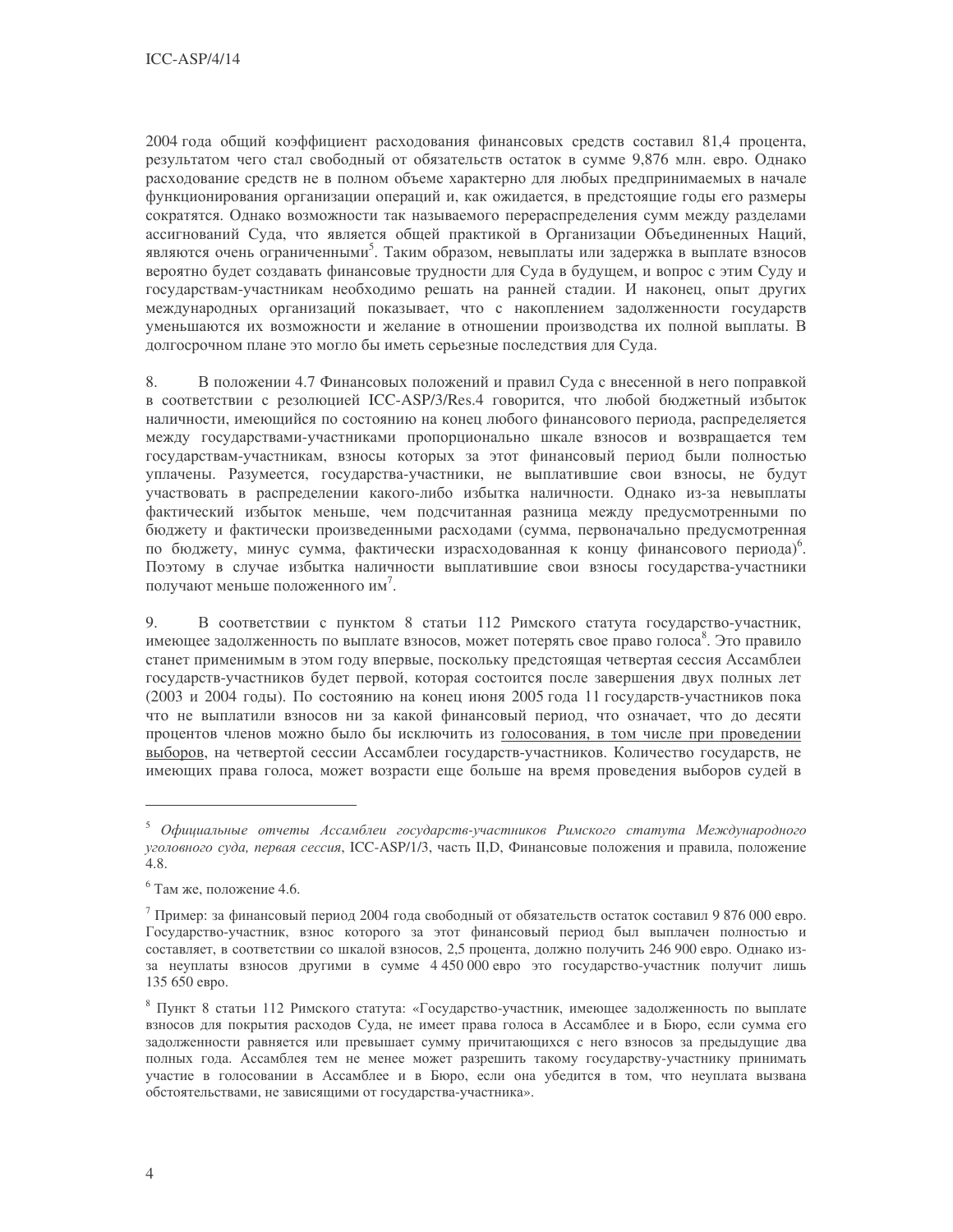январе 2006 года, поскольку к тому времени невыплаченные взносы за 2004 и 2005 годы будут считаться задолженностью. Хотя 90 процентов участников вполне хватит с правовой точки зрения для принятия решений и проведения выборов, их легитимность оставит желать лучшего. Кроме того, отстранение от голосования, в том числе от участия в выборах, столь большого числа государств-участников быть неправильно истолковано в отношении существующей политической поддержки Суда со стороны государств-участников Римского статута.

 $10.$ Что касается возможной утраты права голоса, то в соответствующих правилах и положениях Суда не содержится каких-либо руководящих принципов, не считая пункта 8 статьи 112 Статута. В частности, не существует каких-либо более подробных положений, регулирующих возможное применение изъятия из-под действия положения об утрате права голоса, например, в отношении применимых критериев, и органа, обладающего правом готовить соответствующие решения для Ассамблеи государств-участников.

#### III. Рекомендации

### Принятие мер по обеспечению своевременной, полной и безусловной выплаты взносов

В ходе консультаций, проведенных уполномоченным, представители государств-11 участников подчеркнули необходимость принятия мер по содействию своевременной, полной и безусловной выплате взносов. Государства-участники, в частности, выразили надежду, что можно будет избежать утраты права голоса из-за невыплаты взносов.

12. В своем представленном в апреле 2005 года докладе Бюджетно-финансовый комитет выразил озабоченность в связи с тем, что только 21 государство-участник выплатило полностью свои взносы за 2005 год, и в связи с тем, что 11 государств-участников еще не выплатили взносов ни за какой финансовый период. Комитет рекомендовал Суду принять дополнительные меры, которые будут способствовать выплате государствами их взносов.

13. В организациях системы Организации Объединенных Наций и других многосторонних и региональных организациях неоднократно рассматривались меры, призванные содействовать погашению задолженности". Между тем задержки в выплате или невыплата взносов различного рода по-прежнему представляет собой существенный вызов, с которым сталкиваются многие международные и региональные организации. Для огромного большинства государств-участников Римского статута взносы в Суд сопряжены с относительно невысокими цифрами<sup>10</sup>. Поэтому на данном этапе не рекомендуется разрабатывать сложные схемы стимулирования и вводить штрафные санкции, такие как ограничение доступа государств-участников, имеющих задолженность, к возможностям в отношении набора персонала и закупок, начисление процентов на сумму задолженности или ее индексация, введение многолетних планов выплат или скидок при производстве досрочной

<sup>&</sup>lt;sup>9</sup> См., например, доклад Комитета по взносам Организации Объединенных Наций, озаглавленный «Информация о некоторых многолетних планах выплат и мерах по стимулированию и санкциях, применяемых организациями системы Организации Объединенных Наций и другими многосторонними и региональными организациями» (документ Организации Объединенных Наций А/56/11/Add.1), или более последний доклад Комитета по взносам о мерах, призванных содействовать погашению задолженности.

<sup>10</sup> Общая сумма задолженности 11 государств-участников, которые еще не выплатили взносов ни за какой финансовый период, составляет менее 60 000 евро.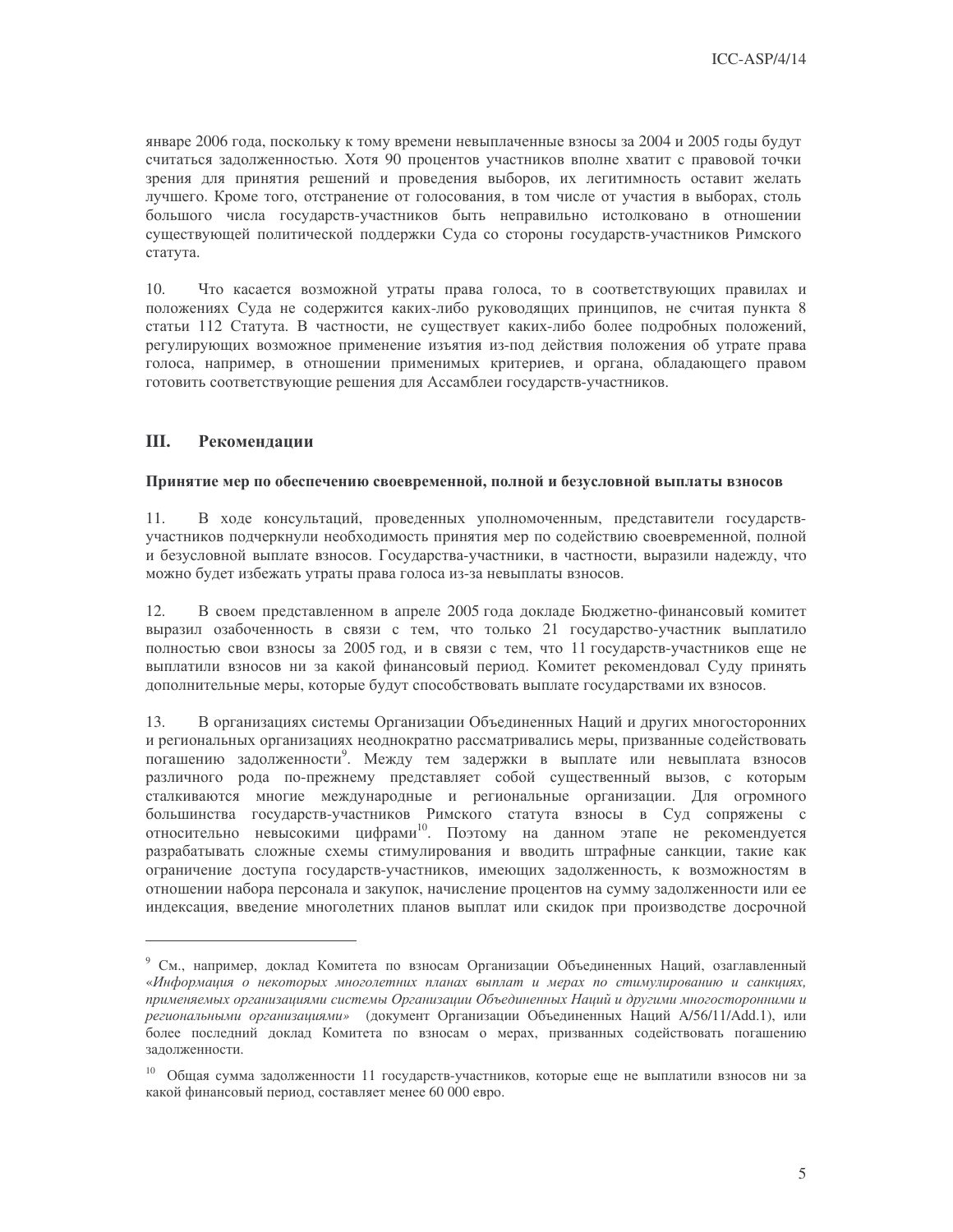выплаты наряду с штрафом за просроченный платеж. Однако в зависимости от развития положения с общей суммой задолженности и финансового положения Суда государстваучастники возможно пожелают рассмотреть вопрос о таких мерах в будущем.

 $14.$ В ходе консультаций были обсуждены и нашли широкую поддержку среди заинтересованных государств-участников следующие рекомендации:

### Рекомендация 1

Суду следует на ежеквартальной основе уведомлять государства-участники о положении со взносами, включая список государств-участников, имеющих задолженность. Такие уведомления следует направлять в столицы, а также в соответствующие посольства и постоянные представительства в Гааге и Нью-Йорке. Возможно для обеспечения получения необходимой информации соответствующими лицами и принятия соответствующих мер необходимо обращаться к нескольким представителям любого отдельно взятого государстваучастника.

### Рекомендация 2

Суду следует публиковать на своем веб-сайте и регулярно обновлять информацию о положении дел со взносами, включая список государствучастников, имеющих задолженность по взносам. Осведомленность общественности о том, какие страны внесли, а какие не внесли свои взносы, может стимулировать государства-участники к своевременной и полной выплате взносов. Однако ряд участников консультаций выразили мнение, что публикация информации о положении дел со взносами («поименно назвать и заклеймить позором») может вызвать негативную реакцию у соответствующих государств-участников.

#### Рекомендация 3

Суду следует продолжать предоставлять государствам-участникам на  $\bullet$ начальной стадии информации о текущем планировании в связи с бюджетом на предстоящий финансовый период. Без ущерба для соответствующих рекомендаций Бюджетно-финансового комитета и решений Ассамблеи государствучастников такая заблаговременно представляемая информация должна позволять государствам-участникам принимать необходимые меры предосторожности, которые позволят им выплачивать взносы без каких-либо задержек.

#### Рекомендация 4

Государствам-участникам, в частности членам Бюро Ассамблеи государствучастников, следует использовать всякую подходящую возможность для того, чтобы напоминать о финансовых обязательствах перед Судом тем государствам-участникам, которые имеют задолженность. Важно сделать так, чтобы представители государств-участников, имеющих задолженность, сознавали соответствующие факты и возможные последствия для Суда неуплаты или задержки в уплате взносов и побуждать их обращаться с соответствующими просьбами к компетентным органам правительств их стран.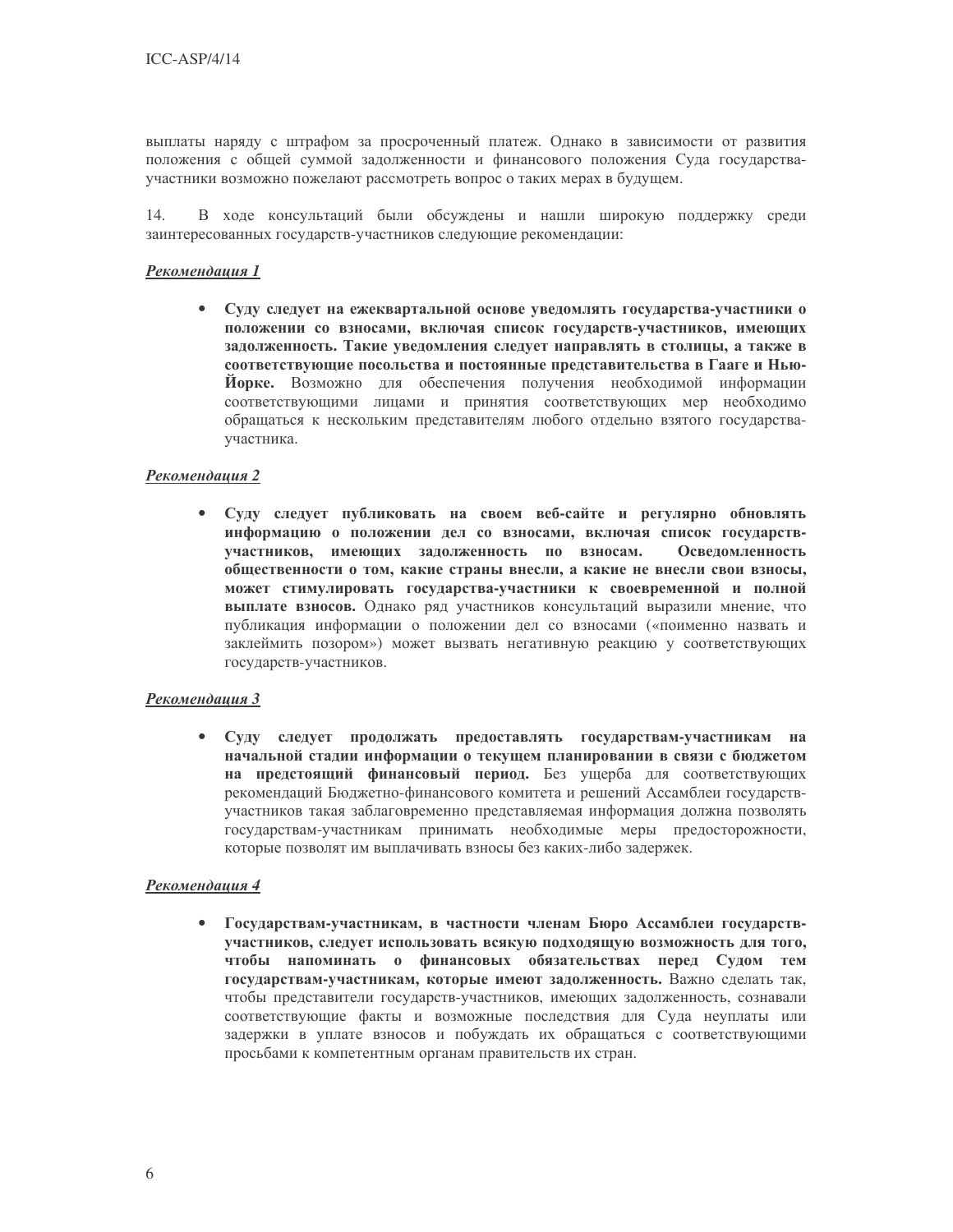### Применение пункта 8 статьи 112 Римского статута

 $15<sub>1</sub>$ В соответствии с пунктом 8 статьи 112 Римского статута «государство-участник, имеющее задолженность по выплате взносов для покрытия расходов Суда, не имеет права голоса в Ассамблее и в Бюро, если сумма его задолженности равняется или превышает сумму причитающихся с него взносов за предыдущие два полных года». В соответствии с положениями 5.5 и 5.6 Финансовых положений и правил Суда «взносы» включают начисленные взносы и авансовые выплаты в Фонд оборотного капитала. К этому списку, очевидно, добавятся авансовые выплаты в Фонд для покрытия непредвиденных расходов после принятия изменений, которые необходимо было внести в Финансовые положения и правила в результате создания Фонда для покрытия непредвиденных расходов<sup>11</sup>.

 $16.$ Хотя государства-участники выразили надежду, что утраты права голоса в результате неуплаты взносов можно будет избежать, они в то же время утверждали, что пункт 8 статьи 112 Римского статута должен строго выполняться. Что касается возможности изъятия из-под действия положения об утрате прав голоса, то было высказано мнение о том, что заявления на этот счет государств-участников, имеющих задолженность, должны быть обоснованными и анализироваться объективным образом и что никаких органов для анализа таких заявлений создавать не следует.

В своем докладе от апреля 2005 года Бюджетно-финансовый комитет отметил, что 17. Ассамблея просила Секретариат направить письма тем государствам-участникам, которые могут утратить свое право голоса в соответствии с пунктом 8 статьи 112 Римского статута. Комитет рекомендовал Ассамблее просить Секретариат сообщать государствам-участникам ежегодно в январе, а Ассамблее - на открытии каждой сессии о том, какие государства лишены права голоса. Он рекомендовал далее просить Секретариат периодически информировать государства-участники о государствах, которые вновь получили право голоса после уплаты своей залолженности.

Что касается возможной утраты права голоса, то в соответствующих правилах и 18. положениях Суда не содержится каких-либо руководящих принципов на этот счет за исключением положений пункта 8 статьи 112. В этой связи возникает ряд вопросов, касающихся их применения на практике. Поскольку в пункте 8 статьи 112 Римского статута практически воспроизводятся положения статьи 19 Устава Организации Объединенных Наций, практика Организации Объединенных Наций имеет особое значение.

19. Происходит ли утрата права голоса ipso facto или для этого требуется принятие решения Ассамблеей государств-участников?

Практика Организации Объединенных Наций в том, что касается применения статьи 19 Устава, хотя и не является в полной мере последовательной, очевидно, основывается на тезисе о том, что положение 1 статьи 19 вступает в силу *ipso jure*<sup>12</sup>. Как представляется, Бюджетнофинансовый комитет был согласен с тем, что пункт 8 статьи 112 Римского статута должен применяться аналогичным образом, когда он рекомендовал периодически информировать государства-участники о тех государствах, которые не имеют права голоса, и о тех государствах, которые вновь получили право голоса после выплаты своей задолженности (см. пункт 17).

 $11$  См. резолюцию ICC-ASP/3/Res.4 В.

<sup>&</sup>lt;sup>12</sup> Tomymar, "Art. 19 N 15-25", in B Simma (ed), *The Charter of the United Nations* (2nd edition, 2002).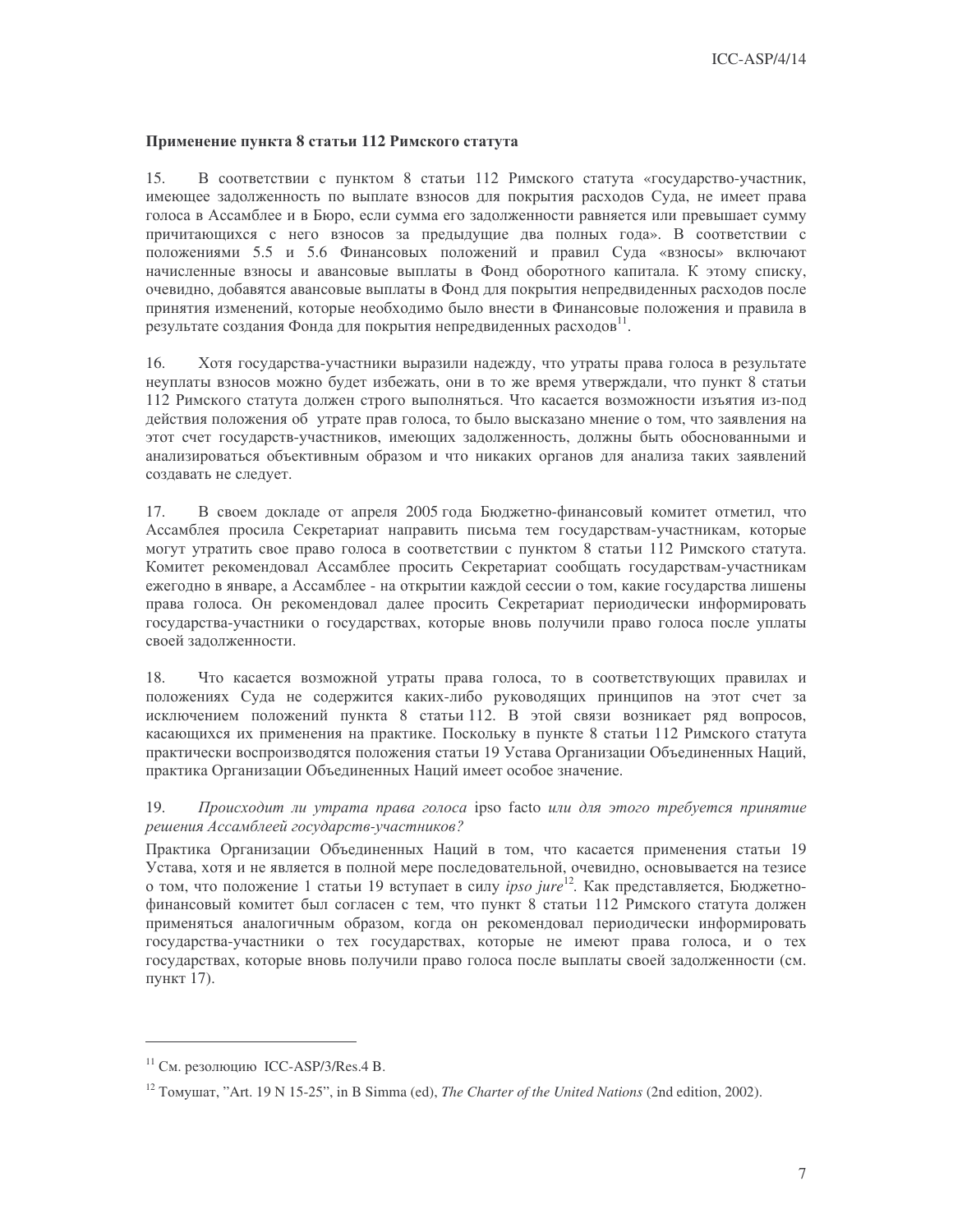#### 20. Какие должны применяться критерии в отношении возможного изъятия из-под действия положения об утрате права голоса?

Генеральная Ассамблея Организации Объединенных Наций в своей резолюции 54/237 С от 23 декабря 1999 года настоятельно призывает все государства-члены, имеющие задолженность и подающие просьбы о применении изъятия, предусмотренного в статье 19 Устава, предоставлять максимально полную информацию в обоснование своей просьбы, в том числе об агрегированных экономических показателях, государственных поступлениях и расходах, средствах в иностранной валюте, задолженности и трудностях с выполнением внутренних и международных финансовых обязательств, и любую другую информацию в обоснование утверждения о том, что требуемые платежи не были произведены по независящим от государств-членов обстоятельствам. Взносы государств-участников в бюджет Суда значительно меньше взносов государств-членов Организации Объединенных Наций в бюджет организации. Таким образом, просьба представлять такую же информацию в обоснование изъятия из-под действия положения об утрате права голоса на Ассамблее государствучастников Римского статута может показаться непрактичной или слишком строгой. Вместе с тем нельзя допустить того, чтобы угроза возможной утраты права голоса в результате неуплаты взносов казалась не столь уж серьезной по причине наличия легкого выхода из положения. Таким образом, к пункту 8 статьи 112 рекомендуется применять те же критерии, какие были определены Генеральной Ассамблеей для статьи 19 Устава. Если Ассамблея государств-участников примет эту рекомендацию, то важно, чтобы государства-участники имели достаточное время для подготовки и представления необходимых докладов и пояснений $^{13}$ .

В качестве альтернативного критерия было предложено предусмотреть, что изъятие из-под действия положения об утрате права голоса может предоставляться после частичной уплаты задолженности, которая будет демонстрировать добрые намерения государства-участника. С целью предупреждения злоупотреблений этим вариантом изъятие на основании частичной уплаты задолженности не должно предоставляться более чем один или два раза одному и тому же государству-участнику за период в несколько лет.

Что касается относительно небольших сумм денег, о которых идет речь, то ряд участников консультаций задали вопрос о том, могут ли изъятия из-под действия положения об утрате права голоса вообще быть обоснованными.

#### 21. Какой орган должен оценивать заявления государств-участников относительно изъятия из-под действия положения об утрате права голоса?

Среди всех возможных органов, которые можно было бы рассмотреть в этой связи -Секретарит Суда, Ассамблея государств-участников, Бюро Ассамблеи, Секретариат Ассамблеи, Бюджетно-финансовой комитет - лишь последний, очевидно, является достаточно компетентным и независимым, для того чтобы ему можно было поручить выполнение этой деликатной задачи. Кроме того, в правиле 9 Правил процедуры Бюджетно-финансового комитета<sup>14</sup> указывается, что Комитет несет ответственность за технический анализ любого представленного Ассамблее документа, имеющего финансовые или бюджетные последствия,

<sup>13</sup> Для этого потребуется применить особый подход на четвертой сессии Ассамблеи государствучастников в ноябре 2005 года и возобновленной части этой сессии в январе 2006 года, поскольку предложенные в настоящем докладе критерии не будут заблаговременно утверждены Ассамблеей с тем, чтобы государства-участники могли надлежащим образом подготовиться к их применению. При таких обстоятельствах Ассамблее, возможно, целесообразно будет принять любые просьбы об изъятии из-под действия об утрате права голоса.

<sup>&</sup>lt;sup>14</sup> Официальные отчеты Ассамблеи государств-участников Римского статута Международного уголовного суда, вторая сессия, Нью-Йорк, 8-12 сентября 2003 года (издание Организации Объединенных Наций, в продаже под № R.03.V.13), приложение III (ICC-ASP/2/10).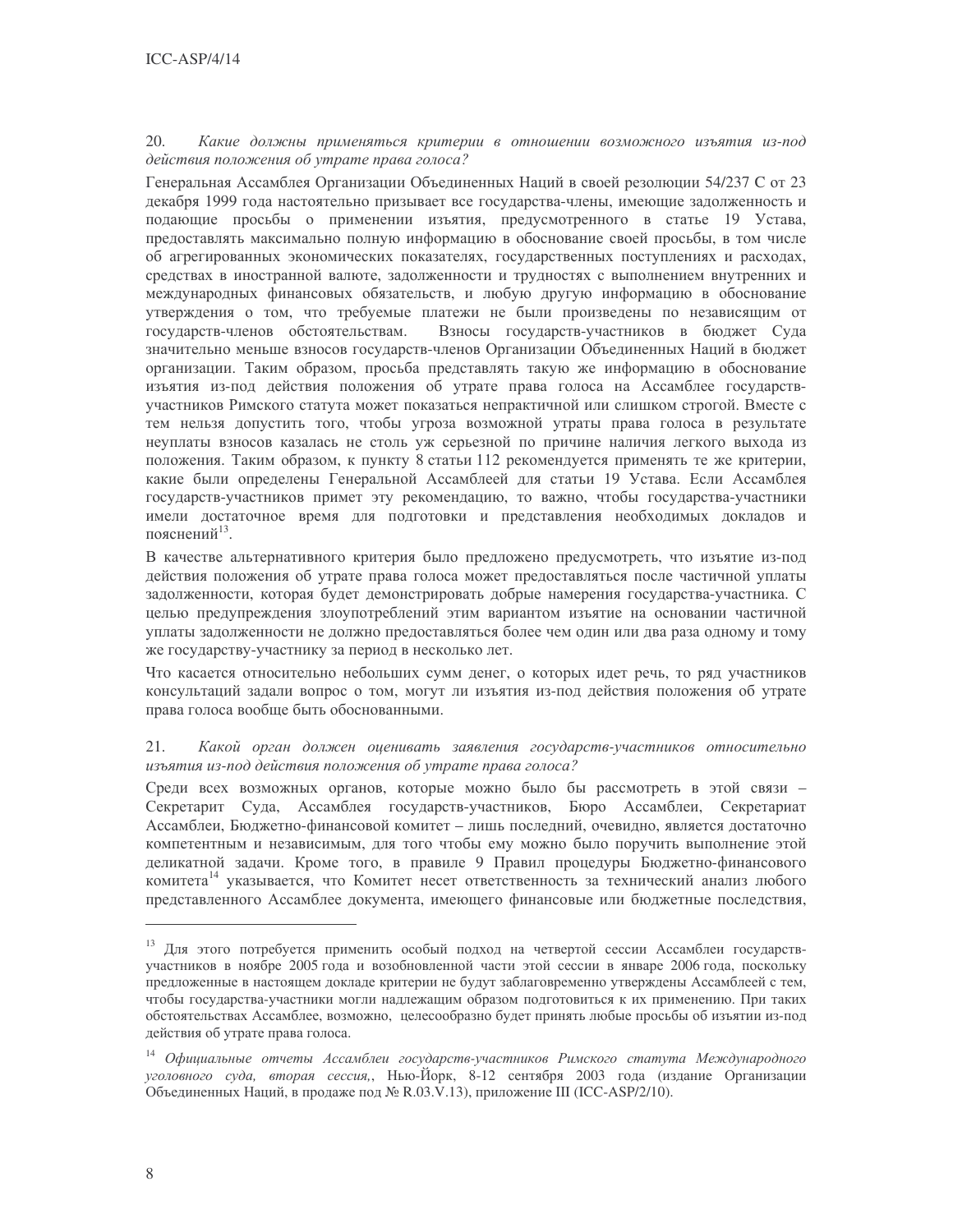или любого иного вопроса финансового, бюджетного или административного характера, который может быть передан ему Ассамблеей государств-участников. Соответственно, предлагается просить Бюджетно-финансовый комитет рекомендовать Ассамблее государствучастников меры, которые необходимо принять в отношении применения положения 2 пункта 8 статьи 112 Римского статута<sup>15</sup>. Ассамблея государств-участников принимает решение о предоставлении изъятия из-под действия положения об утрате права голоса простым большинством голосов<sup>16</sup> на основе рекомендации Бюджетно-финансового комитета.

22. На основе вышесказанного заинтересованные государства-участники обсудили соответствующие вопросы и пришли к общему согласию относительно применения пункта 8 статьи 112 Римского статута в соответствии со сложившейся в Организации Объединенных Наций практикой применения статьи 19 Устава.

#### Рекомендация 5

• Что касается утраты права голоса, то положение 1 пункта 8 статьи 112 Римского статута должно применяться с учетом того, что он вступает в действие ipso jure.

#### Рекомендация 6

 $\bullet$ Что касается возможного изъятия из-под действия положения об утрате права голоса в соответствии с положением 2 пункта 8 статьи 112 Римского статута, то должны применяться критерии, определенные Генеральной Ассамблеей Организации Объединенных Наций для статьи 19 Устава Организации Объединенных Наций.

#### Рекомендация 7

Бюджетно-финансовый комитет следует просить оценить заявления государств-участников относительно их изъятия из-под действия положения об утрате права голоса и рекомендовать Ассамблее государств-участников меры, которые должны быть приняты в связи с применением положения 2 пункта 8 статьи 112 Римского статута.

#### Рекомендация 8

С целью разъяснения вопроса о будущем применении положения 2 пункта 8  $\bullet$ статьи 112 Римского статута Ассамблее государств-участников следует принять на ее следующей сессии резолюцию, которая могла бы включать следующие пункты:

подчеркивает важность обеспечения Суда необходимыми финансовыми ресурсами;

<sup>15</sup> См. также правило 160 Правил процедуры Генеральной Ассамблеи Организации Объединенных Наций (документ Организации Объединенных Наций A/520/Rev.15).

<sup>&</sup>lt;sup>16</sup> Официальные отчеты Ассамблеи государств-участников Римского статута Международного уголовного суда, первая сессия, Нью-Йорк, 3-10 сентября 2002 года (издание Организации Объединенных Наций, в продаже под № R.03.V.2 и исправление), ICC-ASP/1/3, часть II,С, правило 64 Правил процедуры Ассамблеи государств-участников.